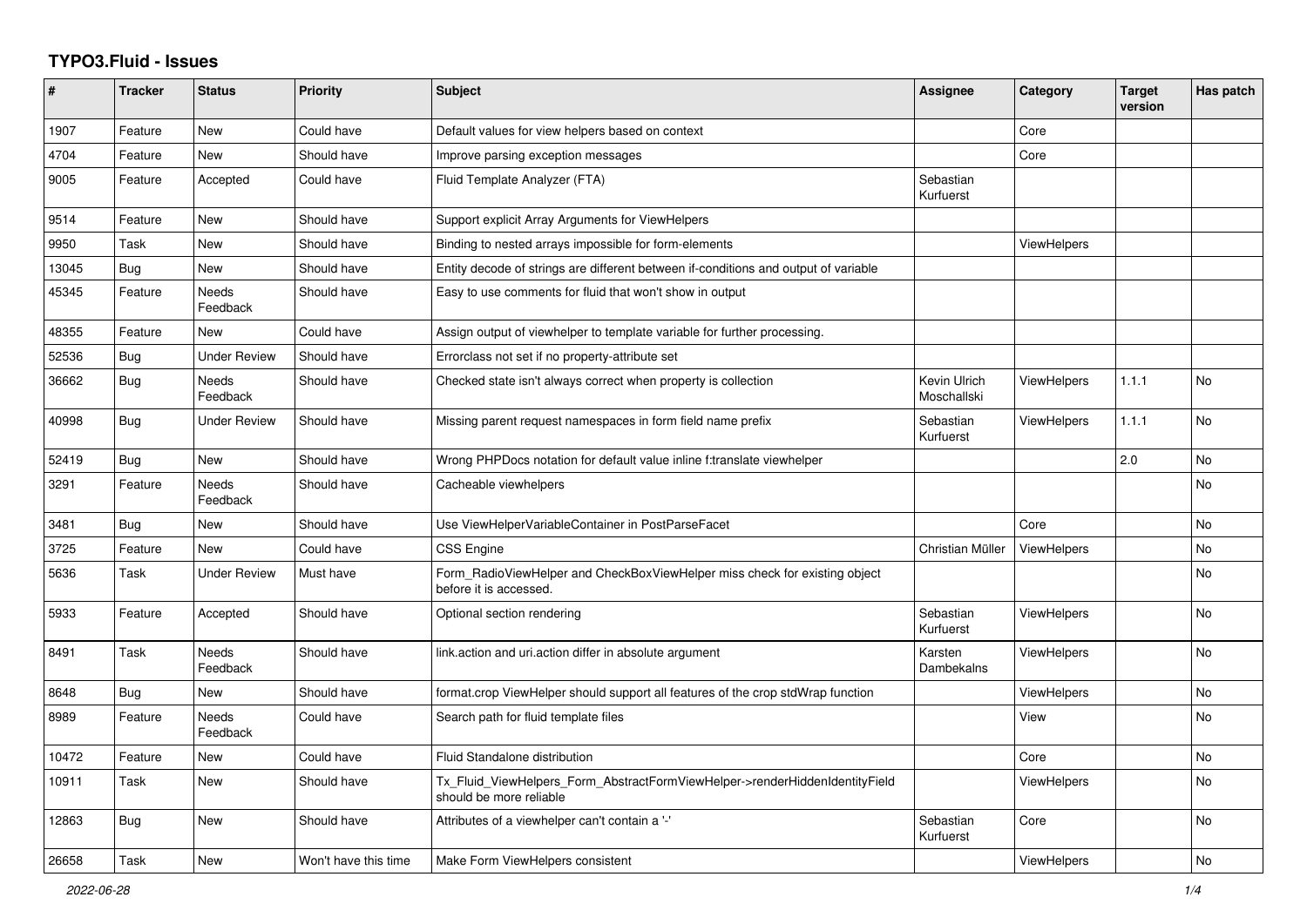| #     | <b>Tracker</b> | <b>Status</b>            | <b>Priority</b>      | <b>Subject</b>                                                                                              | Assignee               | Category    | <b>Target</b><br>version | Has patch |
|-------|----------------|--------------------------|----------------------|-------------------------------------------------------------------------------------------------------------|------------------------|-------------|--------------------------|-----------|
| 26664 | Task           | New                      | Won't have this time | Clean up Form ViewHelpers                                                                                   |                        | ViewHelpers |                          | <b>No</b> |
| 27607 | Bug            | New                      | Must have            | Make Fluid comparisons work when first element is STRING, second is NULL.                                   |                        | Core        |                          | No        |
| 28549 | Bug            | New                      | Should have          | make widgets cacheable, i.e. not implement childnodeaccess interface                                        |                        |             |                          | No        |
| 28550 | Bug            | New                      | Should have          | (v4) make widgets cacheable, i.e. not implement childnodeaccess interface                                   |                        |             |                          | No        |
| 28551 | Bug            | Accepted                 | Should have          | (v4) backport VHTest                                                                                        | Sebastian<br>Kurfuerst |             |                          | No        |
| 28552 | Bug            | New                      | Should have          | (v5) write ViewHelper test for compiled run; adjust functional test to do two passes<br>(uncached & cached) |                        |             |                          | <b>No</b> |
| 28553 | Bug            | <b>New</b>               | Should have          | improve XHProf test setup                                                                                   |                        |             |                          | No        |
| 28554 | Bug            | New                      | Should have          | (v4) implement feature flag to disable caching                                                              |                        |             |                          | No        |
| 30555 | Feature        | New                      | Could have           | Make TagBuilder more extensible                                                                             |                        | Core        |                          | No        |
| 31955 | Feature        | <b>New</b>               | Should have          | f:uri.widget                                                                                                |                        | Widgets     |                          | No        |
| 33215 | Feature        | New                      | Should have          | RFC: Dynamic values in ObjectAccess paths                                                                   |                        |             |                          | No        |
| 33394 | Feature        | <b>Needs</b><br>Feedback | Should have          | Logical expression parser for BooleanNode                                                                   | <b>Tobias Liebig</b>   | Core        |                          | <b>No</b> |
| 33551 | Bug            | New                      | Must have            | View helper values break out of a partial scope                                                             | Sebastian<br>Kurfuerst | Core        |                          | <b>No</b> |
| 33628 | Bug            | Needs<br>Feedback        | Must have            | Multicheckboxes (multiselect) for Collections don't work                                                    | Christian Müller       | ViewHelpers |                          | <b>No</b> |
| 34309 | Task           | New                      | Could have           | Unknown ViewHelpers cause exception - should be handled more graceful                                       |                        | ViewHelpers |                          | <b>No</b> |
| 34682 | Bug            | <b>Under Review</b>      | Should have          | Radio Button missing checked on validation error                                                            |                        | ViewHelpers |                          | No        |
| 36410 | Feature        | New                      | Should have          | Allow templates to send arguments back to layout                                                            |                        | ViewHelpers |                          | No        |
| 36655 | Bug            | New                      | Should have          | <b>Pagination Links</b>                                                                                     |                        | Widgets     |                          | No        |
| 37095 | Feature        | New                      | Should have          | It should be possible to set a different template on a Fluid TemplateView inside an<br>action               | Christopher<br>Hlubek  |             |                          | <b>No</b> |
| 37619 | Bug            | New                      | Should have          | Fatal Error when using variable in name attribute of Section ViewHelper                                     |                        | ViewHelpers |                          | No        |
| 38130 | Feature        | New                      | Should have          | Checkboxes and multiple select fields should have an assignable default value                               |                        |             |                          | No        |
| 38369 | Bug            | New                      | Must have            | Resource ViewHelpers should not fall back to request package                                                |                        | View        |                          | No        |
| 39936 | Feature        | New                      | Should have          | registerTagAttribute should handle default values                                                           |                        | ViewHelpers |                          | No        |
| 39990 | <b>Bug</b>     | New                      | Should have          | Same form twice in one template: hidden fields for empty values are only rendered<br>once                   |                        | Core        |                          | No        |
| 40064 | <b>Bug</b>     | New                      | Must have            | Multiselect is not getting persisted                                                                        |                        | ViewHelpers |                          | No        |
| 40081 | Feature        | New                      | Should have          | Allow assigned variables as keys in arrays                                                                  |                        |             |                          | No        |
| 42397 | Feature        | New                      | Should have          | Missing viewhelper for general links                                                                        |                        |             |                          | No        |
| 42743 | Task           | New                      | Should have          | Remove inline style for hidden form fields                                                                  |                        |             |                          | No        |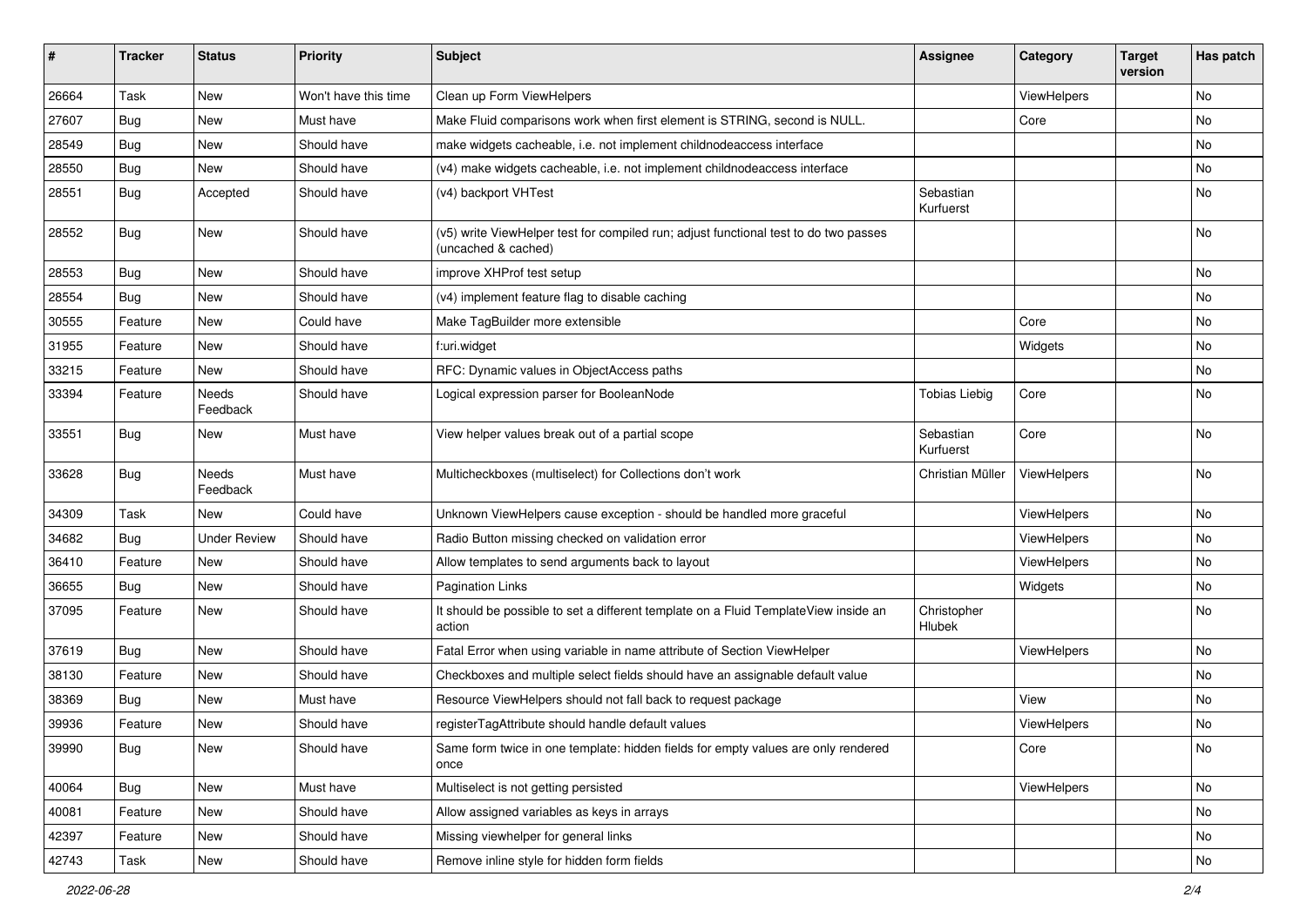| #     | <b>Tracker</b> | <b>Status</b>       | <b>Priority</b> | Subject                                                                              | <b>Assignee</b>      | Category    | <b>Target</b><br>version | Has patch |
|-------|----------------|---------------------|-----------------|--------------------------------------------------------------------------------------|----------------------|-------------|--------------------------|-----------|
| 43071 | Task           | New                 | Should have     | Remove TOKENS for adding fallback teplates in B                                      |                      |             |                          | <b>No</b> |
| 43072 | Task           | New                 | Should have     | Remove TOKENS for adding templates fallback in Backporter                            |                      | View        |                          | No        |
| 45153 | Feature        | New                 | Should have     | f:be.menus.actionMenuItem - Detection of the current select option is insufficient   |                      |             |                          | No        |
| 45394 | Task           | New                 | Should have     | Forwardport Unit test for standalone view                                            |                      | View        |                          | No        |
| 46091 | Task           | Needs<br>Feedback   | Should have     | Show source file name and position on exceptions during parsing                      |                      |             |                          | No        |
| 46257 | Feature        | <b>Under Review</b> | Should have     | Add escape sequence support for Fluid                                                |                      | Core        |                          | No        |
| 46545 | Feature        | New                 | Should have     | Better support for arrays in options of SelectViewHelper                             |                      |             |                          | No        |
| 47006 | Bug            | <b>Under Review</b> | Should have     | widget identifier are not unique                                                     |                      |             |                          | No        |
| 47669 | Task           | New                 | Should have     | FormViewHelper does not define the default request method                            |                      |             |                          | No        |
| 49038 | Bug            | <b>New</b>          | Must have       | form.select does not select the first item if prependOptionValue is used             |                      |             |                          | <b>No</b> |
| 49600 | Bug            | New                 | Should have     | f:form tag shown as a HTML on frontend                                               |                      | ViewHelpers |                          | No        |
| 49756 | Feature        | <b>Under Review</b> | Should have     | Select values by array key in checkbox viewhelper                                    |                      |             |                          | No        |
| 50888 | Bug            | <b>Under Review</b> | Should have     | WSOD by changing name of section and if Fluid caches are generated                   |                      |             |                          | No        |
| 51100 | Feature        | New                 | Must have       | Links with absolute URI should have the option of URI Scheme                         |                      | ViewHelpers |                          | No        |
| 51277 | Feature        | New                 | Should have     | ViewHelper context should be aware of actual file occurrence                         |                      |             |                          | No        |
| 52591 | Bug            | New                 | Should have     | The Pagination Widget broken for joined objects                                      |                      |             |                          | No        |
| 52640 | Feature        | <b>Under Review</b> | Should have     | Create an UnlessViewHelper as opposite to the IfViewHelper                           | Marc Neuhaus         |             |                          | No        |
| 53806 | Bug            | <b>Under Review</b> | Should have     | Paginate widget maximumNumberOfLinks rendering wrong number of links                 | Bastian<br>Waidelich | Widgets     |                          | No        |
| 54195 | Task           | New                 | Should have     | Rename and move FormViewHelper's errorClass value, currently 'f3-form-error'         | Adrian Föder         | ViewHelpers |                          | No        |
| 54284 | Bug            | New                 | Should have     | Default Option for Switch/Case VH                                                    |                      | ViewHelpers |                          | No        |
| 55008 | <b>Bug</b>     | <b>Under Review</b> | Should have     | Interceptors should be used in Partials                                              | Christian Müller     |             |                          | No        |
| 56237 | Task           | New                 | Should have     | in-line (Condition) View Helpers should not evaluate on parsing                      |                      |             |                          | No        |
| 57885 | Bug            | New                 | Must have       | Inputs are cleared from a second form if the first form produced a vallidation error |                      |             |                          | No        |
| 58921 | Bug            | New                 | Should have     | f:form.* VHs crash if NOT inside f:form but followed by f:form                       |                      |             |                          | <b>No</b> |
| 58983 | <b>Bug</b>     | New                 | Should have     | format.date does not respect linebreaks and throws exception                         |                      |             |                          | No        |
| 59057 | Bug            | <b>Under Review</b> | Must have       | Hidden empty value fields shoud be disabled when related field is disabled           | Bastian<br>Waidelich | ViewHelpers |                          | No        |
| 60003 | Feature        | New                 | Should have     | Add required-Attribute to f:form.password                                            |                      | ViewHelpers |                          | No        |
| 60181 | Feature        | New                 | Could have      | Caching mechanism for Fluid Views/Templates                                          |                      | View        |                          | No        |
| 60271 | Feature        | New                 | Should have     | Paginate viewhelper, should also support arrays                                      |                      |             |                          | No        |
| 65424 | <b>Bug</b>     | <b>Under Review</b> | Should have     | SelectViewHelper must respect option(Value Label)Field for arrays                    |                      | ViewHelpers |                          | No        |